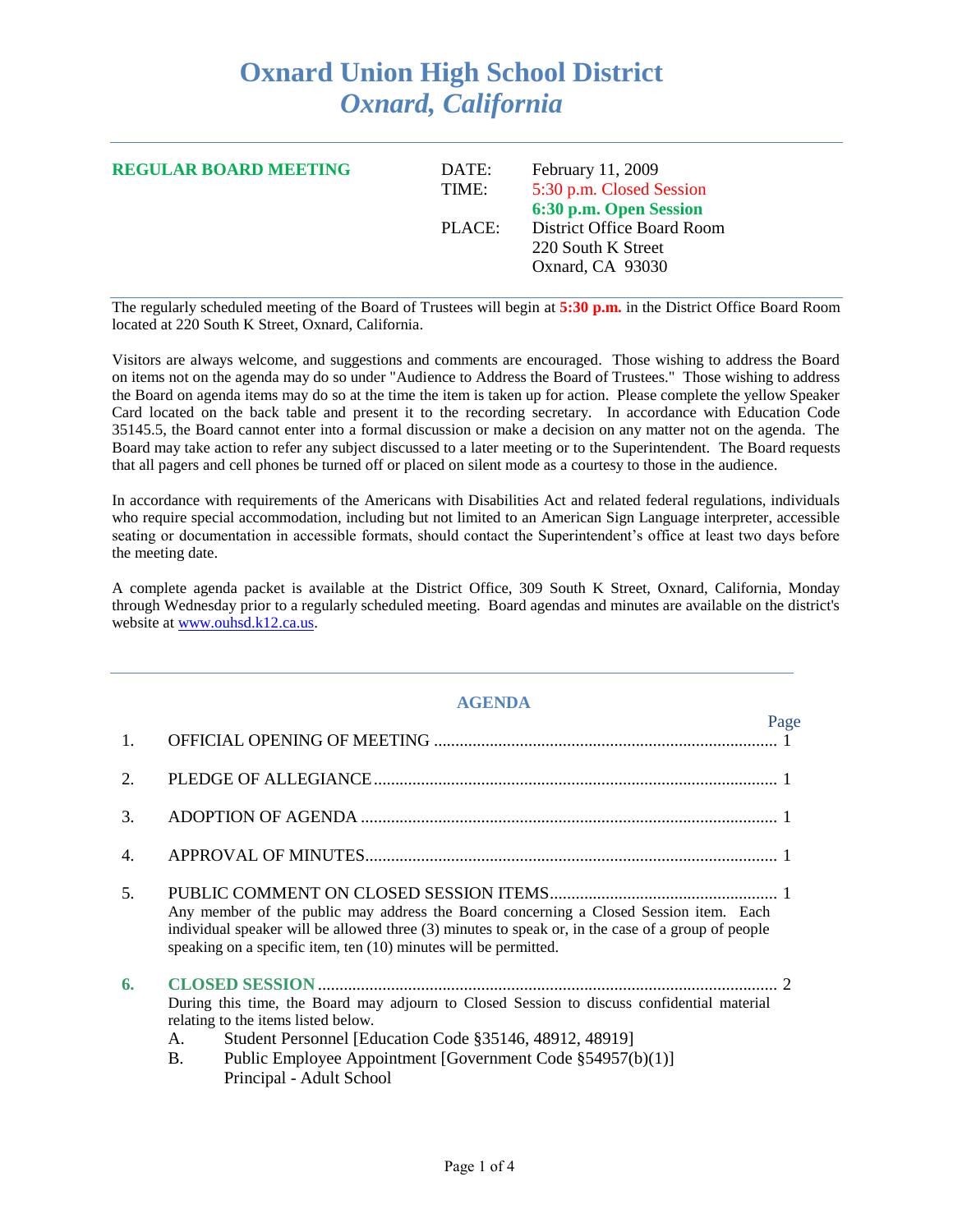|     | February 11, 2009 | <b>Board Meeting Agenda</b>                                                                                                                                                                                                     | Page |
|-----|-------------------|---------------------------------------------------------------------------------------------------------------------------------------------------------------------------------------------------------------------------------|------|
|     |                   |                                                                                                                                                                                                                                 |      |
| 6.  |                   |                                                                                                                                                                                                                                 |      |
|     | C.                | Conference With Labor Negotiator(s) (Government Code Section 54957.6)                                                                                                                                                           |      |
|     |                   | Agency Negotiator: Rocky Valles, Jr., Ed.D., Assistant Superintendent-                                                                                                                                                          |      |
|     |                   | <b>Human Resources</b>                                                                                                                                                                                                          |      |
|     |                   | Employee Organization: Oxnard Federation of Teacher, Special Employees -                                                                                                                                                        |      |
|     |                   | <b>Bargaining Units</b>                                                                                                                                                                                                         |      |
|     |                   | Classified<br>$\bullet$                                                                                                                                                                                                         |      |
|     |                   | Paraeducators<br>$\bullet$                                                                                                                                                                                                      |      |
| 7.  |                   | $(6:30 p.m. - Time Approximate)$                                                                                                                                                                                                |      |
| 8.  |                   |                                                                                                                                                                                                                                 |      |
|     |                   | Those persons wishing to address the Board may do so at this time by completing a yellow Speaker Card, located                                                                                                                  |      |
|     |                   | on the back table, and presenting it to the recording secretary. Please address your comments to the Board                                                                                                                      |      |
|     |                   | President. Individual presentations are limited to three (3) minutes each, or in the case of a group of people<br>speaking on a specific items, ten (10) minutes will be permitted. Please refer to the complete text of Oxnard |      |
|     |                   | Union High School District Board Policy 910: Procedures for Communicating with the Board of Trustees.                                                                                                                           |      |
|     |                   |                                                                                                                                                                                                                                 |      |
| 9.  |                   | <b>SUPERINTENDENT'S REPORTS</b>                                                                                                                                                                                                 |      |
|     | A.                |                                                                                                                                                                                                                                 |      |
|     | <b>B.</b>         |                                                                                                                                                                                                                                 |      |
|     | C.                |                                                                                                                                                                                                                                 |      |
|     | D.                |                                                                                                                                                                                                                                 |      |
| 10. |                   | <b>CONSENT CALENDAR</b>                                                                                                                                                                                                         |      |
|     | А.                |                                                                                                                                                                                                                                 |      |
|     | <b>B.</b>         | Consideration of Approval of Student Expulsion by Voluntary Agreement of                                                                                                                                                        |      |
|     |                   | the School Principal, the Student, and the Students' Parent/Guardian, as per                                                                                                                                                    |      |
|     |                   |                                                                                                                                                                                                                                 |      |
|     | C.                | Consideration of Approval of Non-Public School Placement for Student Case                                                                                                                                                       |      |
|     |                   | Number Nineteen, 08-09, According to the Recommendation of the                                                                                                                                                                  |      |
|     |                   |                                                                                                                                                                                                                                 |      |
|     | D.                | Consideration of Approval of Single School Plan for Student Achievement,                                                                                                                                                        |      |
|     |                   |                                                                                                                                                                                                                                 |      |
|     | E.                |                                                                                                                                                                                                                                 |      |
|     | F.                | Consideration of Waiver of California High School Exit Exam (CAHSEE)                                                                                                                                                            |      |
|     |                   | Requirements in Mathematics and Language Arts for Special Education                                                                                                                                                             |      |
|     |                   |                                                                                                                                                                                                                                 |      |
|     | G.                | Consideration of SELPA Community Advisory Committee (CAC) Parent                                                                                                                                                                |      |
|     |                   |                                                                                                                                                                                                                                 |      |
|     | Н.                | Consideration of Approval of Appointment of District Representative to the                                                                                                                                                      |      |
|     |                   |                                                                                                                                                                                                                                 |      |
|     | I.                | Consideration of Adoption of Resolution No. 09-04 Week of the School                                                                                                                                                            |      |
|     |                   |                                                                                                                                                                                                                                 |      |
|     | J.                | Consideration of Adoption of Resolution No. 09-05 California Adult Education                                                                                                                                                    |      |
|     |                   |                                                                                                                                                                                                                                 |      |
|     |                   |                                                                                                                                                                                                                                 |      |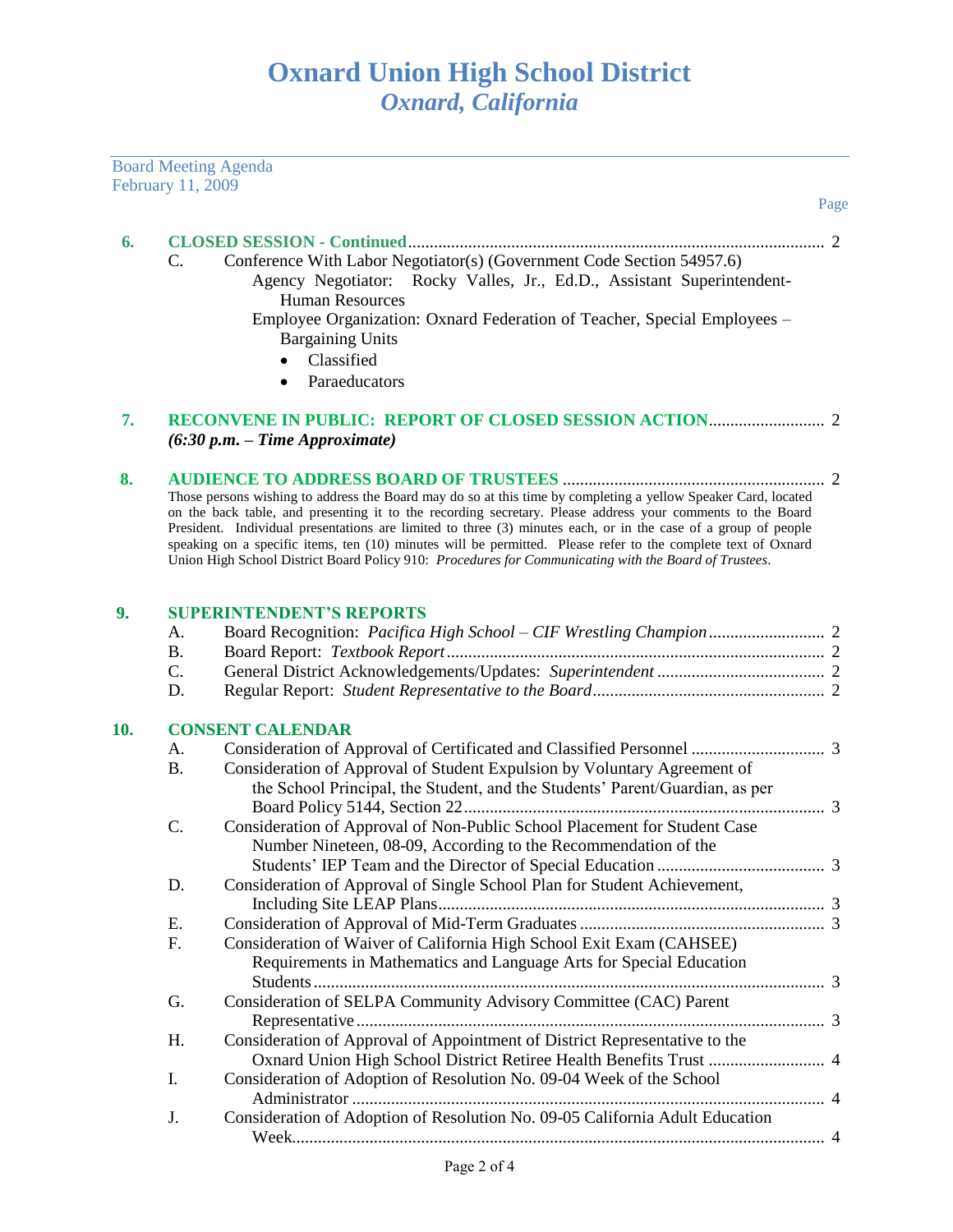Board Meeting Agenda February 11, 2009

| 10. |                | <b>CONSENT CALENDAR - Continued</b>                                                                                                             |  |
|-----|----------------|-------------------------------------------------------------------------------------------------------------------------------------------------|--|
|     | K.             | Consideration of Adoption of Resolution No. 09-11 Approval of Behavioral<br>Intervention Plans [Hughes Bill] Mandated Cost Claim Settlement and |  |
|     |                |                                                                                                                                                 |  |
|     | L.             | Consideration of Approval of Inventory/Depreciation Maintenance Agreement                                                                       |  |
|     |                |                                                                                                                                                 |  |
|     | M.             | Consideration of Approval of Agreement between Associated Valuation Services,                                                                   |  |
|     |                | Inc. and Oxnard Union High School District for an Inventory Management                                                                          |  |
|     |                |                                                                                                                                                 |  |
|     | N.             | Consideration of Approval to Enter into an Agreement between Oxnard Union                                                                       |  |
|     |                | High School District and Richard Taesch, Visually Impaired Music Specialist                                                                     |  |
|     | O.             | Consideration of Approval to Enter into an Agreement with Interscholastic                                                                       |  |
|     |                |                                                                                                                                                 |  |
|     | P.             | Consideration of Adoption of 2009-2010 Budget Calendar and Allocation                                                                           |  |
|     |                |                                                                                                                                                 |  |
|     | Q.             | Consideration of Approval of Contract Amendment for Services with Department                                                                    |  |
|     |                |                                                                                                                                                 |  |
|     | R.             | Consideration of a Five-Year Agreement between Oxnard Adult School and                                                                          |  |
|     | S.             |                                                                                                                                                 |  |
|     | T.             | Consideration of Award of RFP#OUHSD YR12RFP, Three-Year Lease of a High                                                                         |  |
|     |                |                                                                                                                                                 |  |
|     | U.             | Consideration of Approval of the Proposal to Reassign the Contract for Mowing                                                                   |  |
|     |                | at Adolfo Camarillo, Channel Islands, Frontier, Hueneme, Oxnard, Pacific                                                                        |  |
|     |                | View, Pacifica and Rio Mesa High Schools and the District Administration                                                                        |  |
|     |                | Office, Nueva Vida Building, Adult Education (2 <sup>nd</sup> Street and Skyway Dr.)                                                            |  |
|     |                | from As Promised Landscaping, Inc. to The Groundskeeper, Inc.                                                                                   |  |
|     | V.             | Consideration of Renewal of Special Services Agreement with School Services of                                                                  |  |
|     |                |                                                                                                                                                 |  |
|     | W.             | Consideration of Approval to Enter into an Agreement with Sodexo America,                                                                       |  |
|     |                | LLC ("Sodexo") for Consulting Services for the District's Nutrition Services                                                                    |  |
|     |                |                                                                                                                                                 |  |
|     | X.             |                                                                                                                                                 |  |
|     | Y.             |                                                                                                                                                 |  |
|     | Z.             |                                                                                                                                                 |  |
| 11. |                | <b>ACTION ITEMS</b>                                                                                                                             |  |
|     | А.             | Consideration of Approval of California School Boards Association (CSBA)                                                                        |  |
|     |                |                                                                                                                                                 |  |
|     | <b>B.</b>      | Consideration of Approval of Revision of Board Policy 5116.2: Assignment                                                                        |  |
|     |                |                                                                                                                                                 |  |
|     | $\mathsf{C}$ . |                                                                                                                                                 |  |